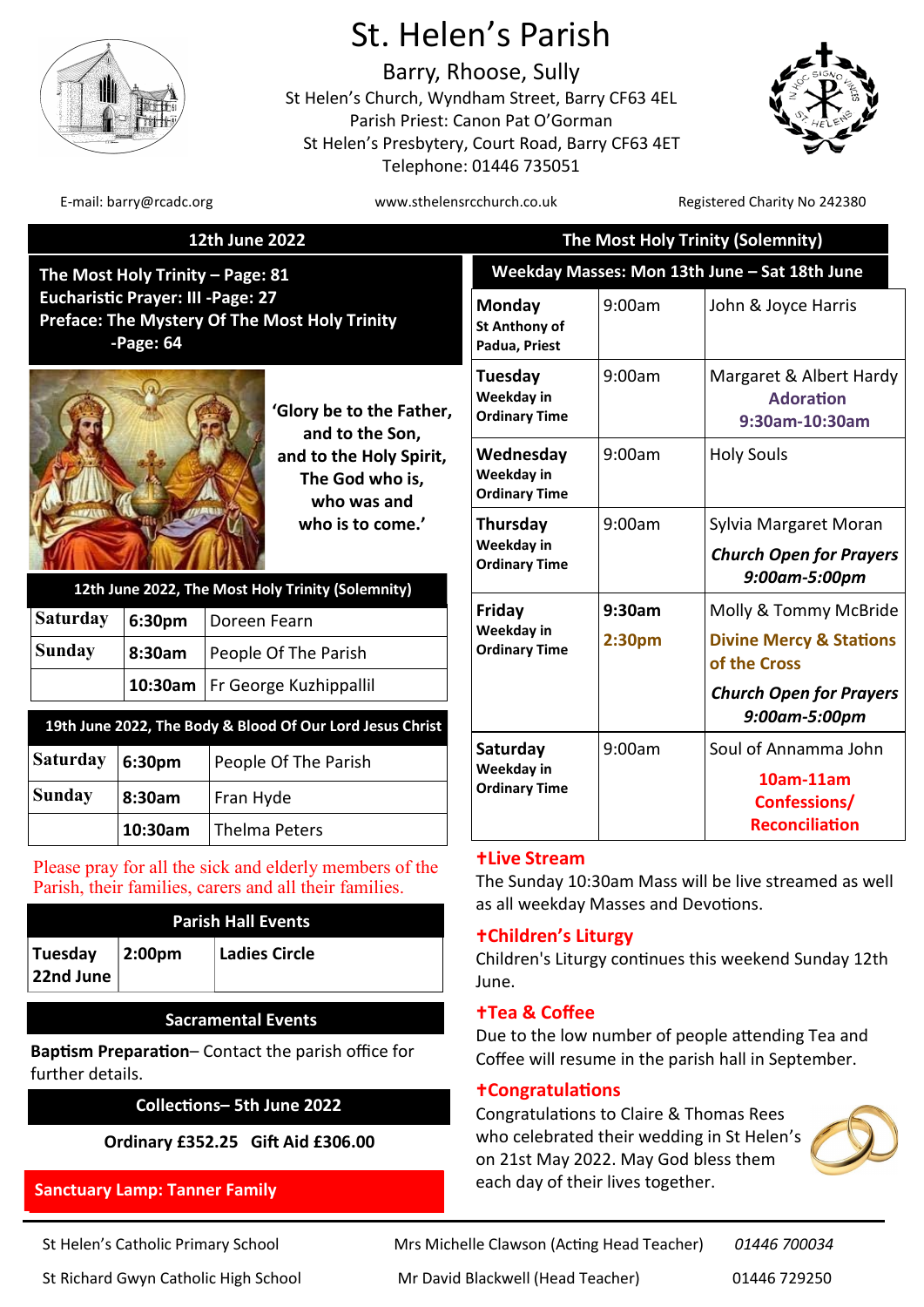#### **Please Pray**

For the repose of the soul of: **Johanna Pauline Davies, Steven Wilkins** (Husband of Pat Wilkins) & **Margaret Terese Ashton (Nee Wall)** who died recently.

**Funeral Arrangements:**

**Johanna Pauline Davies-** Reception into Church on **Monday 27th June** at **5:00pm** 

Requiem Mass on **Tuesday 28th June** at **11:00am**

**Steven Wilkins–** Arrangements to be confirmed.

**Margaret Ashton–** Funeral Service on Friday 24th June at 1:00pm.

## **Fr Pat's Retirement Celebrations**

Please see the attached notice, it includes information regarding the forthcoming celebrations for Fr Pat's Retirement.

## **Men's Group – Testing The Water**

Over the past few weeks there has been a reminder in the Parish Newsletter about the meeting on the morning of June 18th at 10.30 am in the Church Hall to discuss what interests a men's group could engage with. Through the meetings for the Synod one element that occurred on several occasions was the need for a Men's Group – a place for men in St Helen's and more widely in the Parish to meet socially and to share time together on a regular basis. This meeting is to test the water and to see how best to make such a group work. The aim is to include men of all ages and from every part of the congregation also welcoming guests from the Parish interested to join these meetings. The time of this Saturday meeting is for this meeting only – it is not to set a time for all future meetings but to consider amongst other things what time for a meeting would serve people well and ensure that as many people as possible who wanted to join in could. At the meeting we will talk about what sort of things a Men's Group could do – meeting for a tea or coffee and a chat, meeting for breakfast, to watch a film, to arrange a visit, to listen to a talk …. How frequently should we meet? All things will be considered. It is not a religious meeting or theological meeting. It will be a social meeting for fellowship, friendship and hopefully fun! If this appeals to you, please come along and share your view … if you know someone who would enjoy such a meeting share these details with that person. If you cannot attend on that day put your thoughts on an email to Philip Kitchen at [pakitchen@gmail.com](mailto:pakitchen@gmail.com) before the day.

## **Platinum Jubilee Of Her Majesty The Queen**

"Our Faithful Queen" is a souvenir booklet at a cost of £2.50 each. Copies of the book are available at the back of the Church.

#### **tDay For Life**

Day for Life is the day in the Church's year dedicated to raising awareness about the meaning and value of human life at every stage and in every condition. The Church teaches that life is to be nurtured from conception to natural death. This year's Day for Life is celebrated on **Sunday, 19 June** in England and Wales. Day for Life is celebrated annually by the Catholic Church in Ireland, Scotland, England and Wales. The proceeds of the Day for Life collection to be held in parishes in England and Wales assists the work of the [Anscombe Bioethics Centre](http://www.dayforlife.org/anscombe-bioethics-centre/) and other life-related activities supported by the Church.

Taking the theme 'Caring for the Older Person', Day for Life offers the opportunity to uphold the dignity of human life in all its forms from conception to natural death. The Holy Father prays that our "efforts in the defence of the God-given value and dignity of every human life, in all its stages, will be fruitful in drawing attention to the particular worth of our elderly brothers and sisters".

**There will be a retiring Collection at all Masses next weekend.** 

### **World Meeting Of Families 22nd- 26th June 2022**

The theme for the next Word Meeting of Families, is 'Family Love: A Vocation and A Path To Holiness'. The focus on families at the local parish and diocesan level, as well as the Rome-based event, in which six delegates from England and Wales will participate. Further information can already be seen on the website: www.romefamily2022.com/en/wmof-diocesi/

#### **Pilgrimage Of Relics – 11th to 13th July 2022**

The postponed visit to Cardiff (due to the Pandemic) of the relics of St. John Lloyd & St. Philip Evans, is scheduled to take place from 11-13 July. It will focus on the parishes and schools dedicated in their name. Information for other parishioners to venerate the relics at the two churches will be circulated in June. During the recent meeting of the Conference of Bishops of England and Wales in Cardiff, the bishops visited the cell in Cardiff Castle where the two martyrs were imprisoned. They were moved to hear the story of heroism and faith displayed by Philip Evans and John Lloyd and were moved to pray before the statues of the saints.

#### **44th Annual Justice And Peace Conference**

**Network Website.** 22nd – 24th July 2022, The Hayes, Derbyshire. 'HOPE! A VERB WITH ITS SLEEVES ROLLED UP' Speakers include: Philip McDonagh and Fr Patrick Devine. Booking form on the National Justice and Peace